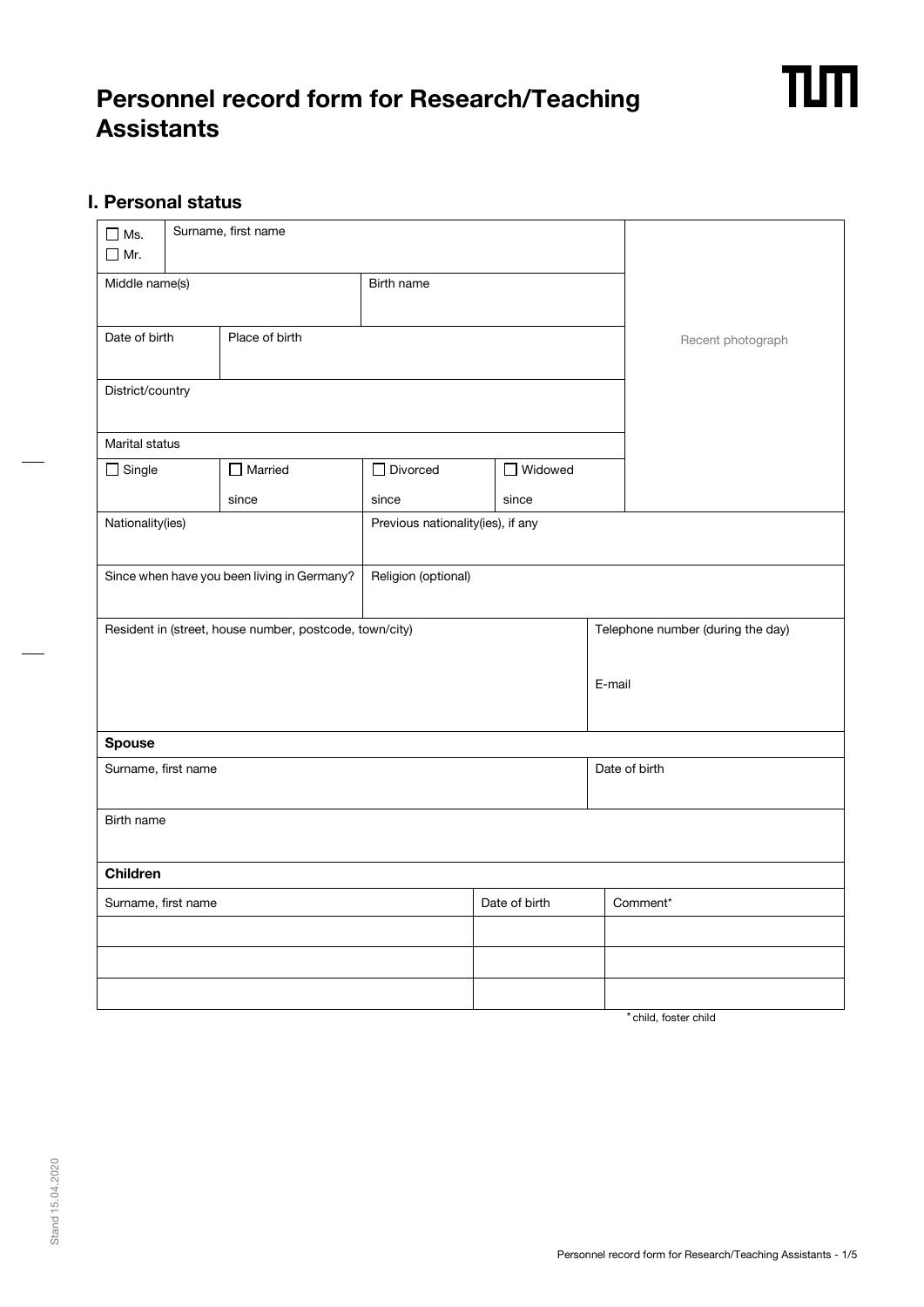## **II. Special needs**

| Severely disabled (§ 2 of the German Social<br>Code, Part IX, SGB)<br>Yes <sup>1</sup><br>No<br>$\Box$                                                                                                         | Official<br>recognition<br>disability<br>of<br>severe<br>status/status equivalent to severe<br>disability<br>dated | Degree of disability (out of 100)                                                                                                                                                           |
|----------------------------------------------------------------------------------------------------------------------------------------------------------------------------------------------------------------|--------------------------------------------------------------------------------------------------------------------|---------------------------------------------------------------------------------------------------------------------------------------------------------------------------------------------|
| For fixed-term employment contracts with academic staff in<br>accordance with $\S 2$ (1) of the German Act on Fixed-Term<br>Contracts<br>Academic<br>for<br>(Wissenschaftszeitvertragsgesetz, WissZeitVG), the | Staff<br>the appendix.                                                                                             | following information is required to determine the permitted<br>period of temporary employment pursuant to $\S 2$ (1) of the<br>WissZeitVG. Please also note the additional explanations in |
| Do you need any assistive devices (please provide a description)?                                                                                                                                              |                                                                                                                    |                                                                                                                                                                                             |
| Are you in good health and in a position to perform all employment-related duties<br>(e.g. also including employment-related travel, etc.)?                                                                    |                                                                                                                    | ∏ No<br>$\blacksquare$<br>Yes                                                                                                                                                               |

## **III. School education, university education and vocational training**

Schools, universities or training institutions attended

| Name |       | From        | To                  |
|------|-------|-------------|---------------------|
| Type | Place | Examination | Result <sup>2</sup> |
| Name |       | From        | To                  |
| Type | Place | Examination | Result <sup>2</sup> |
| Name |       | From        | To                  |
| Type | Place | Examination | Result <sup>2</sup> |
| Name |       | From        | To                  |
| Type | Place | Examination | Result <sup>2</sup> |
| Name |       | From        | To                  |
| Type | Place | Examination | Result <sup>2</sup> |

<sup>1)</sup> Please provide corresponding evidence.

<span id="page-1-1"></span><span id="page-1-0"></span><sup>2)</sup> If final examinations were not offered or not completed at the school specified (high school, vocational and commercial colleges, etc.), specify here the number of school years successfully completed at this school.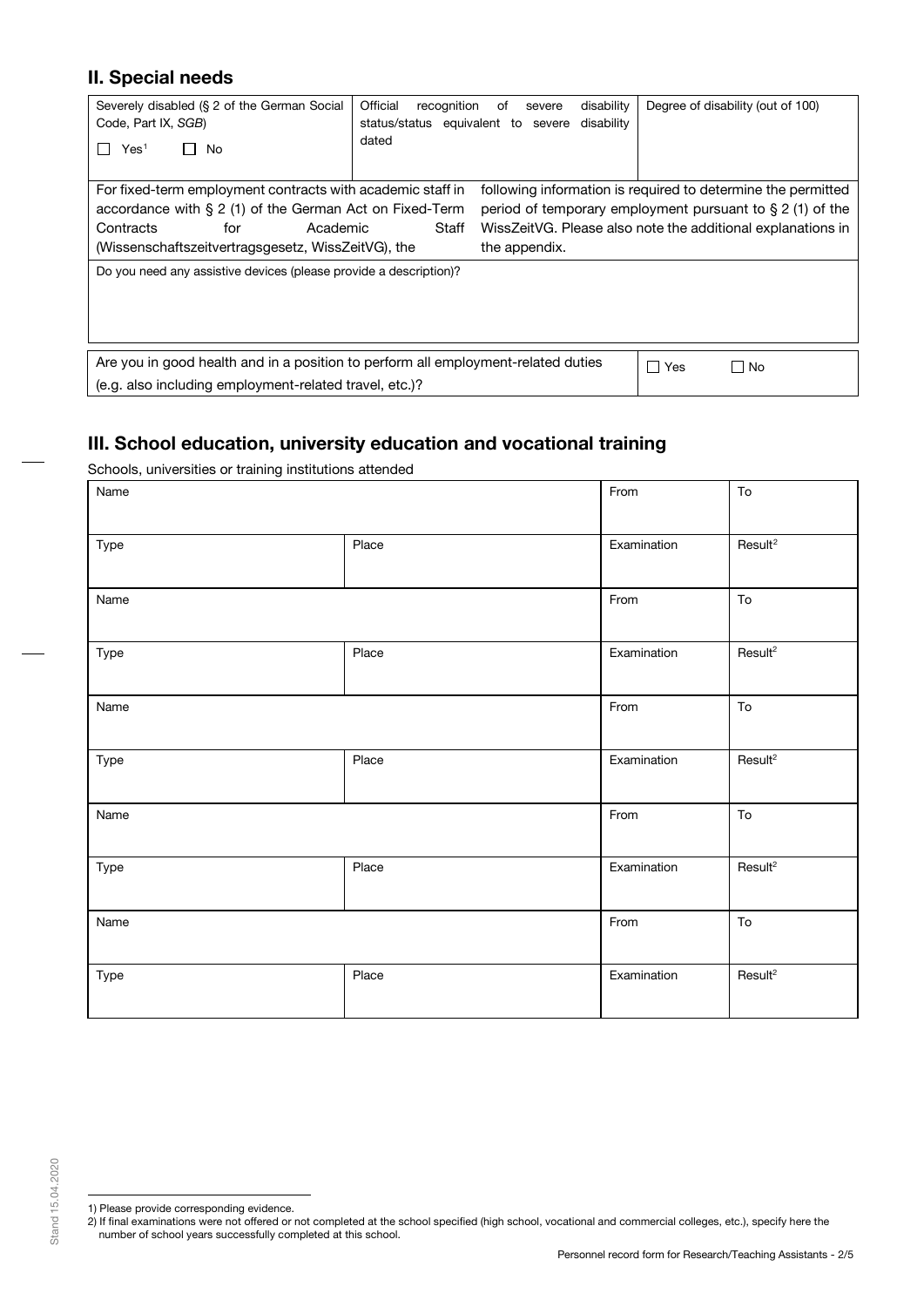## **IV. Previous professional experience (all positions including assistant positions, etc.)**

**Please complete the table in full** and provide **evidence** of the periods specified. Periods of absence, such as special leave, parental leave, etc., must also be specified.

#### **Notes:**

For **fixed-term employment contracts with academic staff** in accordance with § 2 (1) of the German Act on Fixed-Term Contracts for Academic Staff (*Wissenschaftszeitvertragsgesetz*, *WissZeitVG*), information on all employment subsequent to completion of university

education is required as a basis for calculating the permitted period of temporary employment pursuant to § 2 (1) of the *WissZeitVG*. Where this employment included extended leave or reduced working hours for the reasons given in § 2 (5) of the *WissZeitVG* (§ 57 b (4) of the German University Framework Act (*HRG*) or § 57 c (6) of the *HRG* (previous version), please specify and include corresponding evidence. Please also refer to the **additional explanations in the appendix**.

| As (type of employment)               | From - to (day/month/year)       |                |                             |  |
|---------------------------------------|----------------------------------|----------------|-----------------------------|--|
| With (name of employer <sup>3</sup> ) | Duration                         | Hours per week | Salary bracket <sup>5</sup> |  |
|                                       | $\Box$ FT $\Box$ PT <sup>4</sup> |                |                             |  |
| As (type of employment)               | From - to (day/month/year)       |                |                             |  |
| With (name of employer <sup>3</sup> ) | Duration                         | Hours per week | Salary bracket <sup>5</sup> |  |
|                                       | $\Box$ FT $\Box$ PT <sup>4</sup> |                |                             |  |
| As (type of employment)               | From - to (day/month/year)       |                |                             |  |
| With (name of employer <sup>3</sup> ) | Duration                         | Hours per week | Salary bracket <sup>5</sup> |  |
|                                       | $\Box$ FT $\Box$ PT <sup>4</sup> |                |                             |  |
| As (type of employment)               | From - to (day/month/year)       |                |                             |  |
| With (name of employer <sup>3</sup> ) | Duration                         | Hours per week | Salary bracket <sup>5</sup> |  |
|                                       | $\Box$ FT $\Box$ PT <sup>4</sup> |                |                             |  |
| As (type of employment)               | From - to (day/month/year)       |                |                             |  |
| With (name of employer <sup>3</sup> ) | Duration                         | Hours per week | Salary bracket <sup>5</sup> |  |
|                                       | $\Box$ FT $\Box$ PT <sup>4</sup> |                |                             |  |
| As (type of employment)               | From - to (day/month/year)       |                |                             |  |
| With (name of employer <sup>3</sup> ) | Duration                         | Hours per week | Salary bracket <sup>5</sup> |  |
|                                       | $\Box$ FT $\Box$ PT <sup>4</sup> |                |                             |  |

- 3) Please provide the exact name of the place of employment without using abbreviations.
- <span id="page-2-2"></span><span id="page-2-1"></span><span id="page-2-0"></span>4) FT: Full-time, PT: Part-time
- 5) In the case of public service employment, please also specify the salary bracket/grade.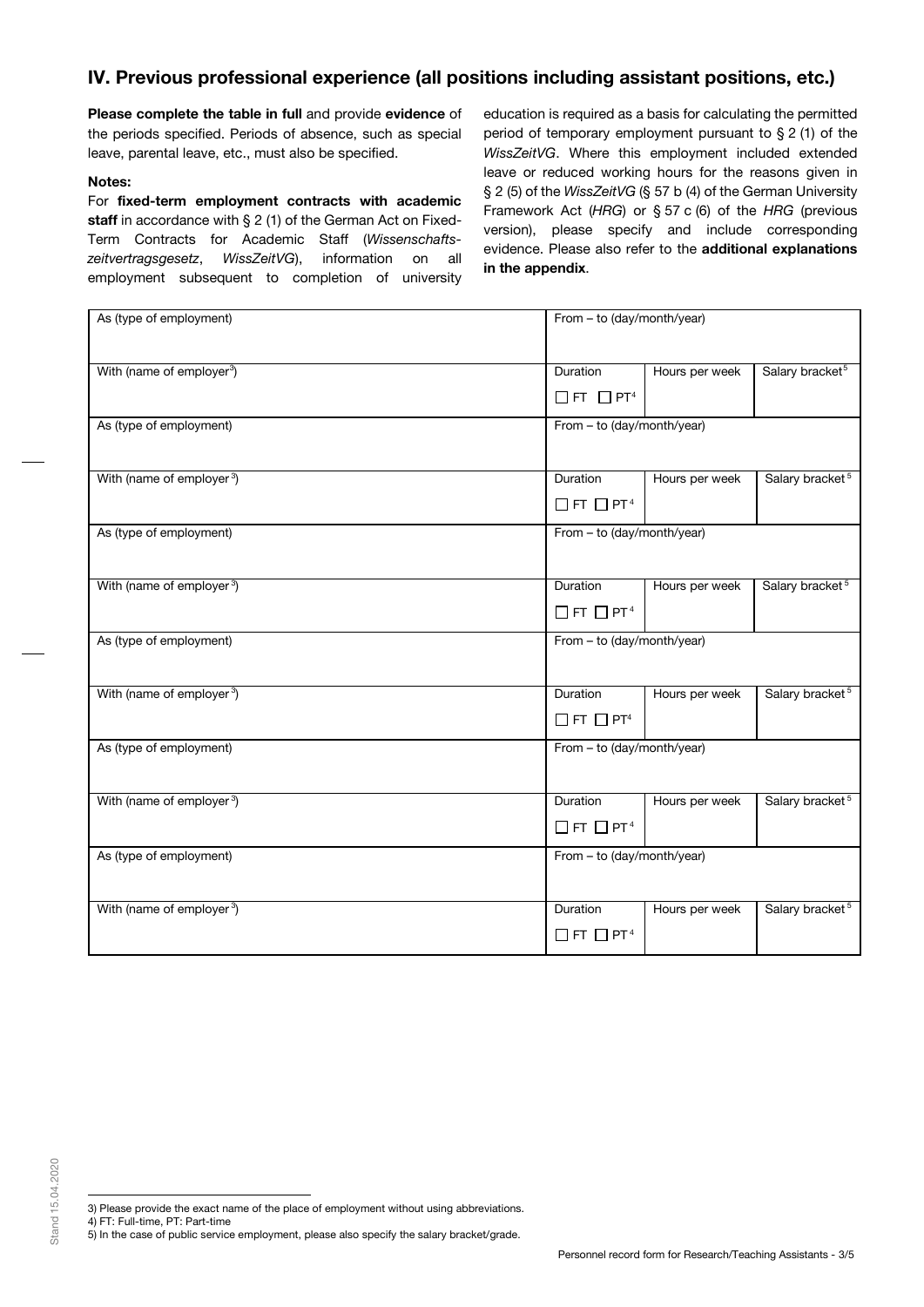#### **Information on the doctoral program**

| Please answer these questions regardless of whether work<br>on a doctoral degree will form part of your employment or has<br>done so in the past. For fixed-term employment contracts<br>with academic staff pursuant to $\S 2$ (1) of the German Act<br>on Fixed-Term Contracts for Academic Staff (Wissenschafts- | WissZeitVG),<br>zeitvertragsgesetz,<br>this information is<br>required as a basis for calculating the permitted period of<br>employment pursuant to $\S 2(1)$ of the<br>temporary<br>WissZeitVG. Please also refer to the <b>additional</b><br>explanations in the appendix. |  |  |                                     |
|---------------------------------------------------------------------------------------------------------------------------------------------------------------------------------------------------------------------------------------------------------------------------------------------------------------------|------------------------------------------------------------------------------------------------------------------------------------------------------------------------------------------------------------------------------------------------------------------------------|--|--|-------------------------------------|
| A topic for the doctoral thesis has been<br>assigned<br>$\Box$ Yes<br>□ No                                                                                                                                                                                                                                          | Start date of doctoral program                                                                                                                                                                                                                                               |  |  | Completion date of doctoral program |

### **V. Criminal/Investigation proceedings**

| Are you currently the subject of criminal/investigation proceedings?                                                                                                                                                 | l I Yes    | ⊟ No      |  |  |
|----------------------------------------------------------------------------------------------------------------------------------------------------------------------------------------------------------------------|------------|-----------|--|--|
| Do you have prior convictions?                                                                                                                                                                                       | $\Box$ Yes | $\Box$ No |  |  |
| (Any convictions which are not registered in the German Federal Central Criminal Register, which<br>are not to be recorded in the Certificate of Good Conduct, or which are to be erased, need not<br>be disclosed.) |            |           |  |  |
| In individual cases the Technische Universität München (TUM) may request a Certificate of Good Conduct.                                                                                                              |            |           |  |  |
| Other information                                                                                                                                                                                                    |            |           |  |  |
|                                                                                                                                                                                                                      |            |           |  |  |
|                                                                                                                                                                                                                      |            |           |  |  |

.......................................................................................................... ..........................................................................................................

### **VI. Loyalty to the German Constituion**

I acknowledge receipt of the list of extremist or extremistinfluenced organizations provided to me (see Questionnaire for the assessment of loyalty to the German Constitution). If the information provided in this questionnaire has changed or will change, I undertake to notify Human Resources without delay.

This also applies in case I am transferred, with or without a temporary interruption, to a different employment or *Beamte* position. The current version of the a.m. list may be found in TUM's services directory (*Dienstleistungskompass*) under *Verfassungstreue*.

**I hereby affirm that I have provided the information given on pages 1–4 of the personnel record form in good faith and confirm that this information is accurate. I am aware that intentionally providing incorrect information may result in immediate termination without notice or rescission of the employment contract. I will also be held liable for any false or incomplete information I have provided negligently.** 

**I confirm with my signature that I have read and understood the data protection information on collecting and processing personal data in connection with recruiting and employment in accordance with Art. 13 of the General Data Protection Regulation of the European Union (GDPR). Access to our privacy policy is provided in the services directory (Dienstleistungskompass) under the heading "Datenschutz – Personalverhältnisse" at**  <https://portal.mytum.de/kompass>**.** 

Place, date **Signature (first name and surname written in full)** Signature (first name and surname written in full)